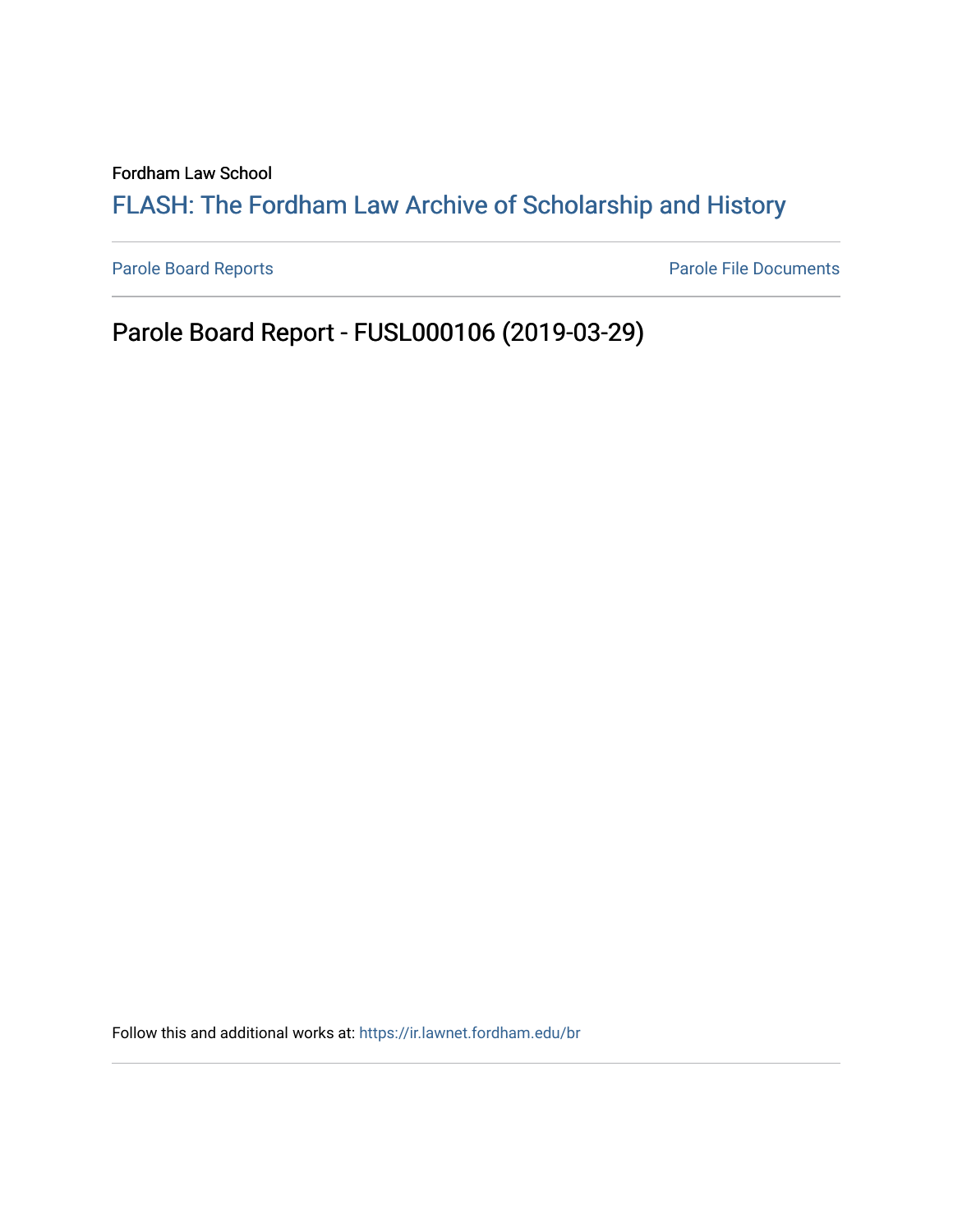## **FILED: DUTCHESS COUNTY CLERK 07/09/2020 01:04 PM** INDEX NO. 2020-51338 [

 $\mathcal{A}^{\mathcal{A}}$ 

 $\cdot$ 

NYSCEF DOC. NO. \$54TE OF NEW YORK DEPARTMENT OF CORRECTIONS AND COMMUNITY SU<del>RECE</del>NIERD<br>PAROLE BOARD REPORT SHATE OF NEW YORK DEPARTMENT OF CORRECTIONS AND COMMUNITY SURECETSION PAROLE BOARD REPORT

EASTERN CORRECTIONAL FACILITY

| NAME:                                                                                                                                                                                                                                                                                                                                                                                                                                                                                                                                                                                                                                                                                                                                                                                                        |                                | RECEIVED DATE: 03/05/1996                                                                                                                                                                        | CMC: $A \boxtimes$                            | B                                    |                                                                                                          |
|--------------------------------------------------------------------------------------------------------------------------------------------------------------------------------------------------------------------------------------------------------------------------------------------------------------------------------------------------------------------------------------------------------------------------------------------------------------------------------------------------------------------------------------------------------------------------------------------------------------------------------------------------------------------------------------------------------------------------------------------------------------------------------------------------------------|--------------------------------|--------------------------------------------------------------------------------------------------------------------------------------------------------------------------------------------------|-----------------------------------------------|--------------------------------------|----------------------------------------------------------------------------------------------------------|
| DOB: 03/05/1977                                                                                                                                                                                                                                                                                                                                                                                                                                                                                                                                                                                                                                                                                                                                                                                              |                                |                                                                                                                                                                                                  |                                               |                                      |                                                                                                          |
| PE DATE: 11/30/19                                                                                                                                                                                                                                                                                                                                                                                                                                                                                                                                                                                                                                                                                                                                                                                            |                                | CR DATE: NONE                                                                                                                                                                                    | ME DATE: LIFE                                 |                                      |                                                                                                          |
|                                                                                                                                                                                                                                                                                                                                                                                                                                                                                                                                                                                                                                                                                                                                                                                                              |                                |                                                                                                                                                                                                  |                                               |                                      |                                                                                                          |
| PRS: ________ years                                                                                                                                                                                                                                                                                                                                                                                                                                                                                                                                                                                                                                                                                                                                                                                          | PV NT: $Yes \Box No \boxtimes$ | TIME ON PAROLE: TIME SERVED: 24Yr 12M 7 D                                                                                                                                                        |                                               |                                      |                                                                                                          |
| AT THE TIME THE INSTANT OFFENSE(S) WAS COMMITTED, WAS INMATE UNDER 18 YEARS OF<br>AGE?<br>$Yes \boxtimes No \square$ - If yes, enter age 17                                                                                                                                                                                                                                                                                                                                                                                                                                                                                                                                                                                                                                                                  |                                |                                                                                                                                                                                                  |                                               |                                      |                                                                                                          |
| CRIMES OF COMMITMENT, FELONY CLASSES, SENTENCE, PLEA OR VERDICT, COMMIT COUNTY                                                                                                                                                                                                                                                                                                                                                                                                                                                                                                                                                                                                                                                                                                                               |                                |                                                                                                                                                                                                  |                                               |                                      |                                                                                                          |
| MURDER 2ND<br>ROBBERY 1ST<br>CRIM POSS WEAPON 2ND                                                                                                                                                                                                                                                                                                                                                                                                                                                                                                                                                                                                                                                                                                                                                            | Al<br>В<br>C                   | 25-00-00 TO LIFE<br>08-04-00 TO 25-00-00<br>05-00-00 TO 15-00-00                                                                                                                                 | VERDICT<br>VERDICT<br>VERDICT                 |                                      | KINGS<br>KINGS<br>KINGS                                                                                  |
| Aggregate Term: 0025-00-00 TO LIFE                                                                                                                                                                                                                                                                                                                                                                                                                                                                                                                                                                                                                                                                                                                                                                           |                                |                                                                                                                                                                                                  |                                               |                                      |                                                                                                          |
| EEC: ISSUBD                                                                                                                                                                                                                                                                                                                                                                                                                                                                                                                                                                                                                                                                                                                                                                                                  | <b>DENIED</b>                  | $NON-CERTIFIABLE$                                                                                                                                                                                | INELIGIBLE / $N/A\overline{\boxtimes}$        |                                      |                                                                                                          |
| OFFICIAL STATEMENTS: JUDGE - Yes $\Box$ No $\boxtimes$ DA - Yes $\boxtimes$ No $\Box$ DEF ATTY - Yes $\Box$ No $\boxtimes$                                                                                                                                                                                                                                                                                                                                                                                                                                                                                                                                                                                                                                                                                   |                                |                                                                                                                                                                                                  |                                               |                                      |                                                                                                          |
| SENTENCING MINUTES: $Yes \boxtimes No$                                                                                                                                                                                                                                                                                                                                                                                                                                                                                                                                                                                                                                                                                                                                                                       |                                |                                                                                                                                                                                                  | IF NO, DATE(S) REQUESTED:                     |                                      |                                                                                                          |
| CO-DEFENDANT: NAME/NYSID                                                                                                                                                                                                                                                                                                                                                                                                                                                                                                                                                                                                                                                                                                                                                                                     |                                | <b>STATUS</b>                                                                                                                                                                                    |                                               |                                      |                                                                                                          |
|                                                                                                                                                                                                                                                                                                                                                                                                                                                                                                                                                                                                                                                                                                                                                                                                              |                                | DECEASED                                                                                                                                                                                         |                                               |                                      |                                                                                                          |
|                                                                                                                                                                                                                                                                                                                                                                                                                                                                                                                                                                                                                                                                                                                                                                                                              |                                | ROBBERY 1ST                                                                                                                                                                                      |                                               | 0016-00-00/0040-00-00 - Incarcerated |                                                                                                          |
|                                                                                                                                                                                                                                                                                                                                                                                                                                                                                                                                                                                                                                                                                                                                                                                                              |                                | JO-MURDER 2 <sup>ND</sup><br>JO-ROBBERY 1ST                                                                                                                                                      |                                               | 0800-00/LIFE - Paroled 10/24/18      |                                                                                                          |
| "suspicious males" inside                                                                                                                                                                                                                                                                                                                                                                                                                                                                                                                                                                                                                                                                                                                                                                                    |                                | T T<br>$\mathcal{L}_{\mathcal{A}}$                                                                                                                                                               | robbed the store between the time the call to | Brooklyn, NY. Four males known as    | , armed with a 9mm semi-automatic pistol, announced a                                                    |
| police was placed and the time the police arrived.<br>robbery was in progress and demanded money from the cash register. Larrier received \$70.00 from the cash register.<br>The subject displayed, an inoperable pellet gun and ordered one of the victims to empty his pockets and took \$40.00 and a<br>pocket knife.<br>room" and tied the complainants up. (subject's brother) and went into "the clothing<br>Room" and began to bind the victims with duct tape. Police arrived at the scene of the incident and the subject positioned<br>himself behind the counter and posed as an employee. The two officers entered the store and asked if someone called 911<br>from the location. The subject assured the police officers that there must have been a mistake and there everything was<br>fine. |                                | and the subject ordered the two victims into a room in the store known as the "clothing<br>emerged from behind the wall and opened fire on the police officers, fatally striking one in the head |                                               |                                      |                                                                                                          |
| and face.<br>Police Officers returned fire striking<br>defendants initially took cover in the "clothing room" where the bound victims remained before running down to the store<br>basement. Other police units arrived on the scene, and officers entered the store where shooting continued. During this<br>time, a police officer removed the body of the fallen officer. The officers then heard voices coming from the "clothing<br>room" and found the victims and removed them from the store during a lull in the shooting. The subject and 2 of his co-<br>defendants emerged from the basement and the officers began to fire. The subject and his co-defendants ran back down<br>into the basement. The officers began going down the basement steps where they found                             |                                | , shot in the buttocks, the subject and other co-defendant                                                                                                                                       |                                               |                                      | , deceased,                                                                                              |
| OFFENDER STATEMENT: Subject was interviewed on 03/28/19 and advised this writer he wished to submit his<br>statement along with his Parole Packet.                                                                                                                                                                                                                                                                                                                                                                                                                                                                                                                                                                                                                                                           |                                |                                                                                                                                                                                                  |                                               |                                      |                                                                                                          |
| CRIMINAL HISTORY: Warrant: Yes□ No⊠<br>IF YES, EXPLAIN:                                                                                                                                                                                                                                                                                                                                                                                                                                                                                                                                                                                                                                                                                                                                                      |                                | ICE: $Yes \tNo\!\!\!\!\!\times$                                                                                                                                                                  |                                               |                                      |                                                                                                          |
| NEW YORK STATE – SEE ATTACHED PBCHR                                                                                                                                                                                                                                                                                                                                                                                                                                                                                                                                                                                                                                                                                                                                                                          |                                |                                                                                                                                                                                                  |                                               |                                      | before running out of the store to radio for back-up. The other three<br>. All were placed under arrest. |